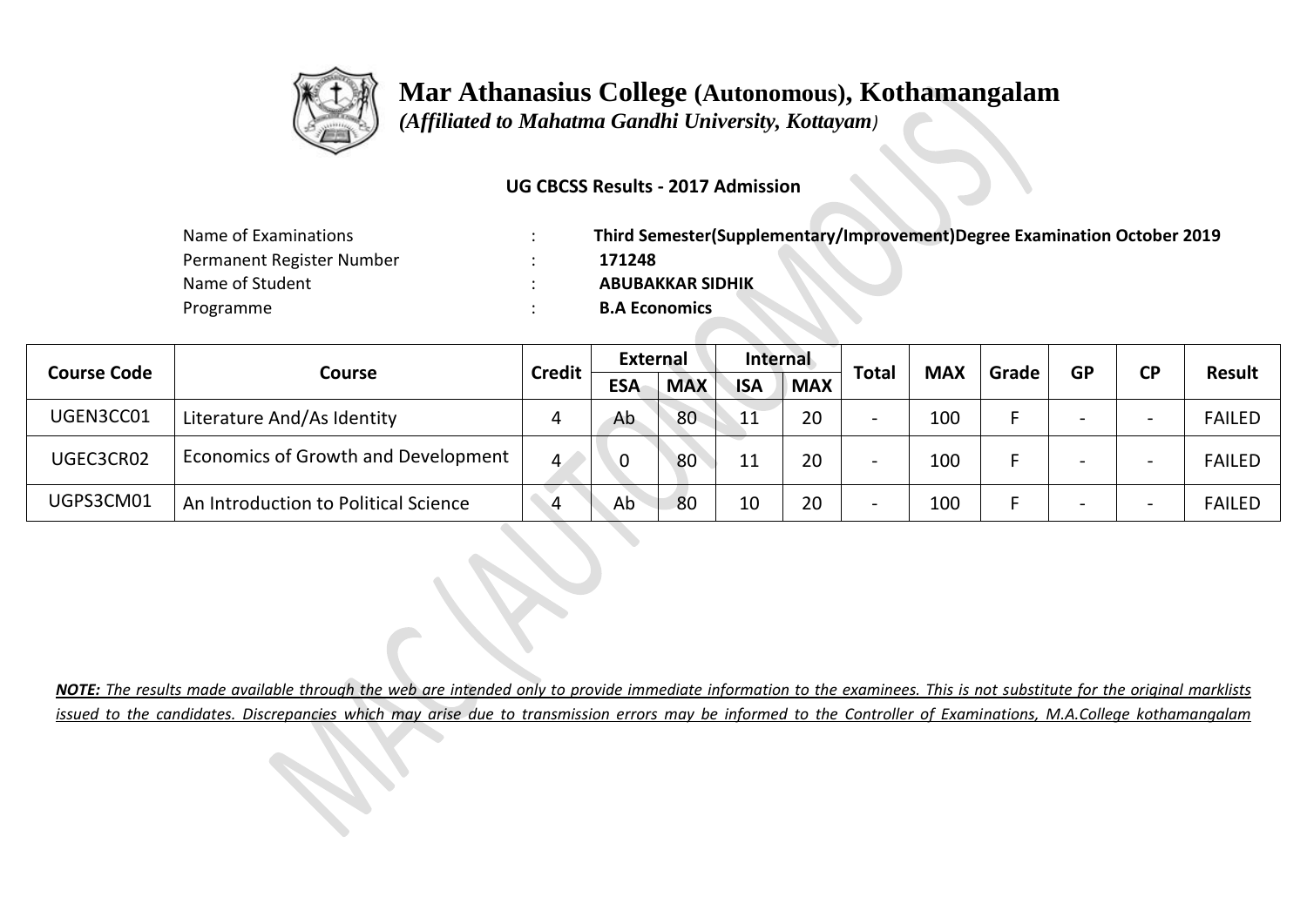

 *(Affiliated to Mahatma Gandhi University, Kottayam)*

### **UG CBCSS Results - 2017 Admission**

| Name of Examinations      | Third Semester(Supplementary/Improvement)Degree Examination October 2019 |
|---------------------------|--------------------------------------------------------------------------|
| Permanent Register Number | 171256                                                                   |
| Name of Student           | <b>MINIMOL NARAYANAN</b>                                                 |
| Programme                 | <b>B.A Economics</b>                                                     |

| Course Code | Course                     | <b>Credit</b> | <b>External</b> |            | Internal   |            | <b>Total</b> | <b>MAX</b> | Grade | <b>GP</b> | σD | <b>Result</b> |
|-------------|----------------------------|---------------|-----------------|------------|------------|------------|--------------|------------|-------|-----------|----|---------------|
|             |                            |               | <b>ESA</b>      | <b>MAX</b> | <b>ISA</b> | <b>MAX</b> |              |            |       |           |    |               |
| UGEC3CR01   | Micro Economic Analysis II |               | Ab              | 80         | 14         | 20         |              | 100        |       |           |    | FAILED        |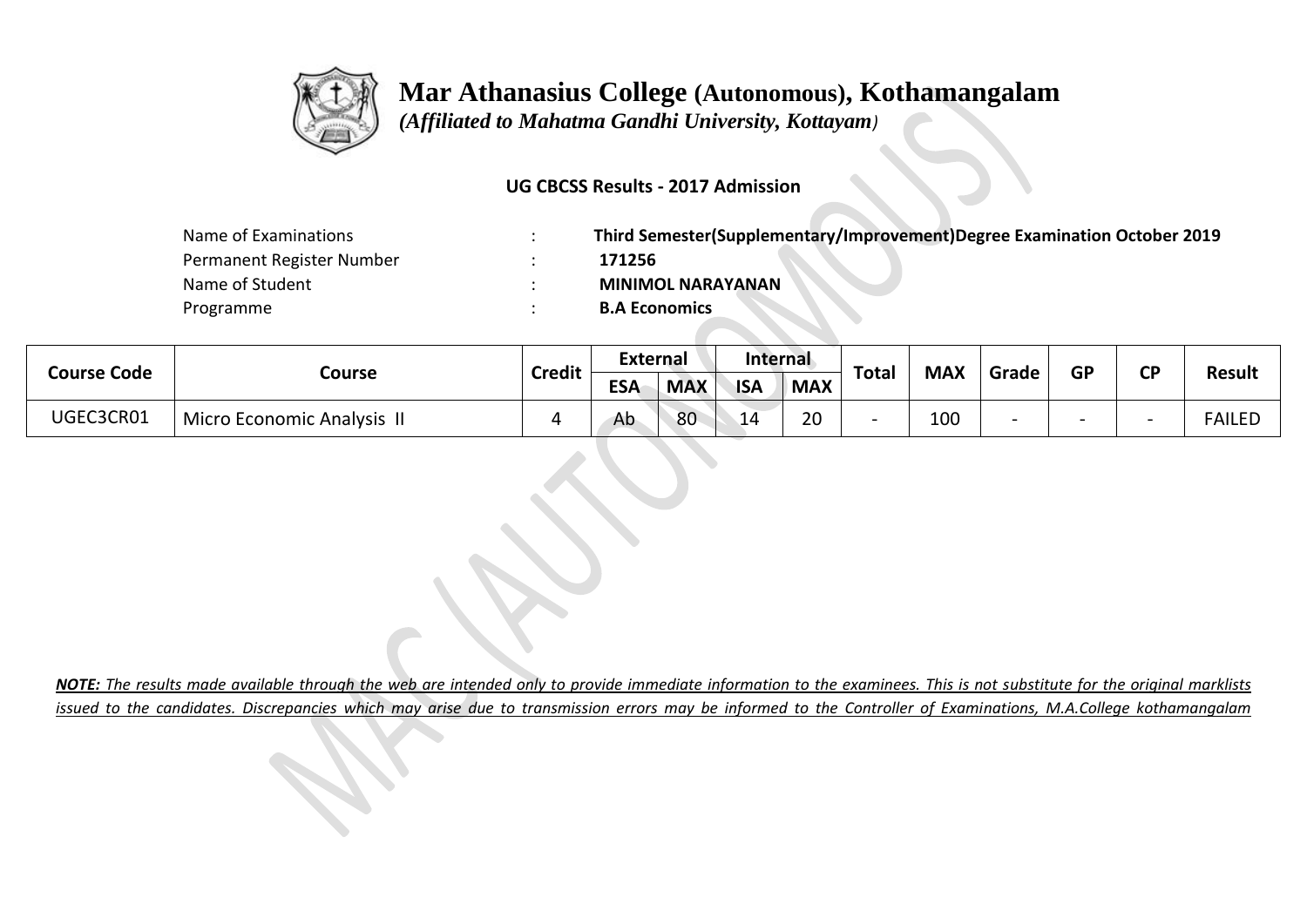

 *(Affiliated to Mahatma Gandhi University, Kottayam)*

### **UG CBCSS Results - 2017 Admission**

| Name of Examinations      | Third Semester(Supplementary/Improvement)Degree Examination October 2019 |
|---------------------------|--------------------------------------------------------------------------|
| Permanent Register Number | 171260                                                                   |
| Name of Student           | <b>SEETHAL RAJAN</b>                                                     |
| Programme                 | <b>B.A Economics</b>                                                     |

|                    |                                     |               | <b>External</b> |            | Internal   |            |       |            |       | <b>GP</b> | σD |               |
|--------------------|-------------------------------------|---------------|-----------------|------------|------------|------------|-------|------------|-------|-----------|----|---------------|
| <b>Course Code</b> | Course                              | <b>Credit</b> | <b>ESA</b>      | <b>MAX</b> | <b>ISA</b> | <b>MAX</b> | Total | <b>MAX</b> | Grade |           |    | <b>Result</b> |
| UGEC3CR02          | Economics of Growth and Development |               | $\sqrt{2}$<br>ٮ | 80         | 14         | 20         |       | 100        |       |           |    | <b>FAILED</b> |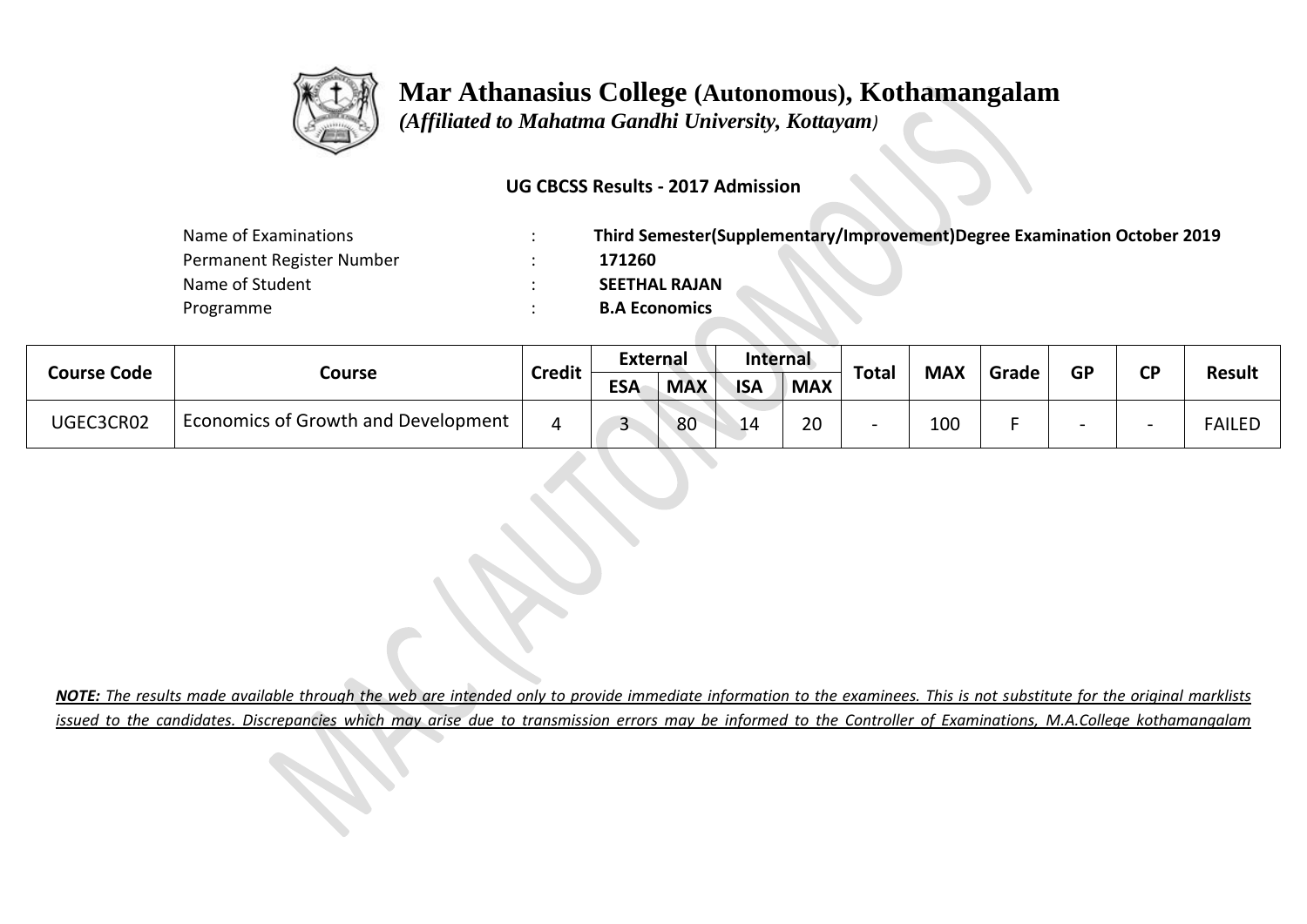

 *(Affiliated to Mahatma Gandhi University, Kottayam)*

#### **UG CBCSS Results - 2017 Admission**

| Name of Examinations      | Third Semester(Supplementary/Improvement)Degree Examination October 2019 |
|---------------------------|--------------------------------------------------------------------------|
| Permanent Register Number | 171265                                                                   |
| Name of Student           | <b>ALEX SAJI</b>                                                         |
| Programme                 | <b>B.A Economics</b>                                                     |

|                    |                                      | <b>Credit</b> | External   |            | Internal   |            |                          | <b>MAX</b> | Grade | <b>GP</b> | <b>CP</b> |               |
|--------------------|--------------------------------------|---------------|------------|------------|------------|------------|--------------------------|------------|-------|-----------|-----------|---------------|
| <b>Course Code</b> | <b>Course</b>                        |               | <b>ESA</b> | <b>MAX</b> | <b>ISA</b> | <b>MAX</b> | <b>Total</b>             |            |       |           |           | <b>Result</b> |
| UGEN3CC01          | Literature And/As Identity           | 4             | Ab         | 80         | 8          | 20         | $\overline{\phantom{0}}$ | 100        |       |           |           | <b>FAILED</b> |
| UGML3CC01          | ദൃശ്യകലാസാഹിത്യം                     | 4             | Ab         | 80         |            | 20         | $\overline{\phantom{0}}$ | 100        |       |           |           | <b>FAILED</b> |
| UGEC3CR01          | Micro Economic Analysis II           | 4             | Ab         | 80         | 10         | 20         | $\overline{\phantom{0}}$ | 100        |       |           |           | <b>FAILED</b> |
| UGEC3CR02          | Economics of Growth and Development  | 4             | Ab         | 80         | 10         | 20         | $\overline{\phantom{a}}$ | 100        |       |           |           | <b>FAILED</b> |
| UGPS3CM01          | An Introduction to Political Science | 4             | Ab         | 80         |            | 20         | $\overline{\phantom{a}}$ | 100        |       |           |           | <b>FAILED</b> |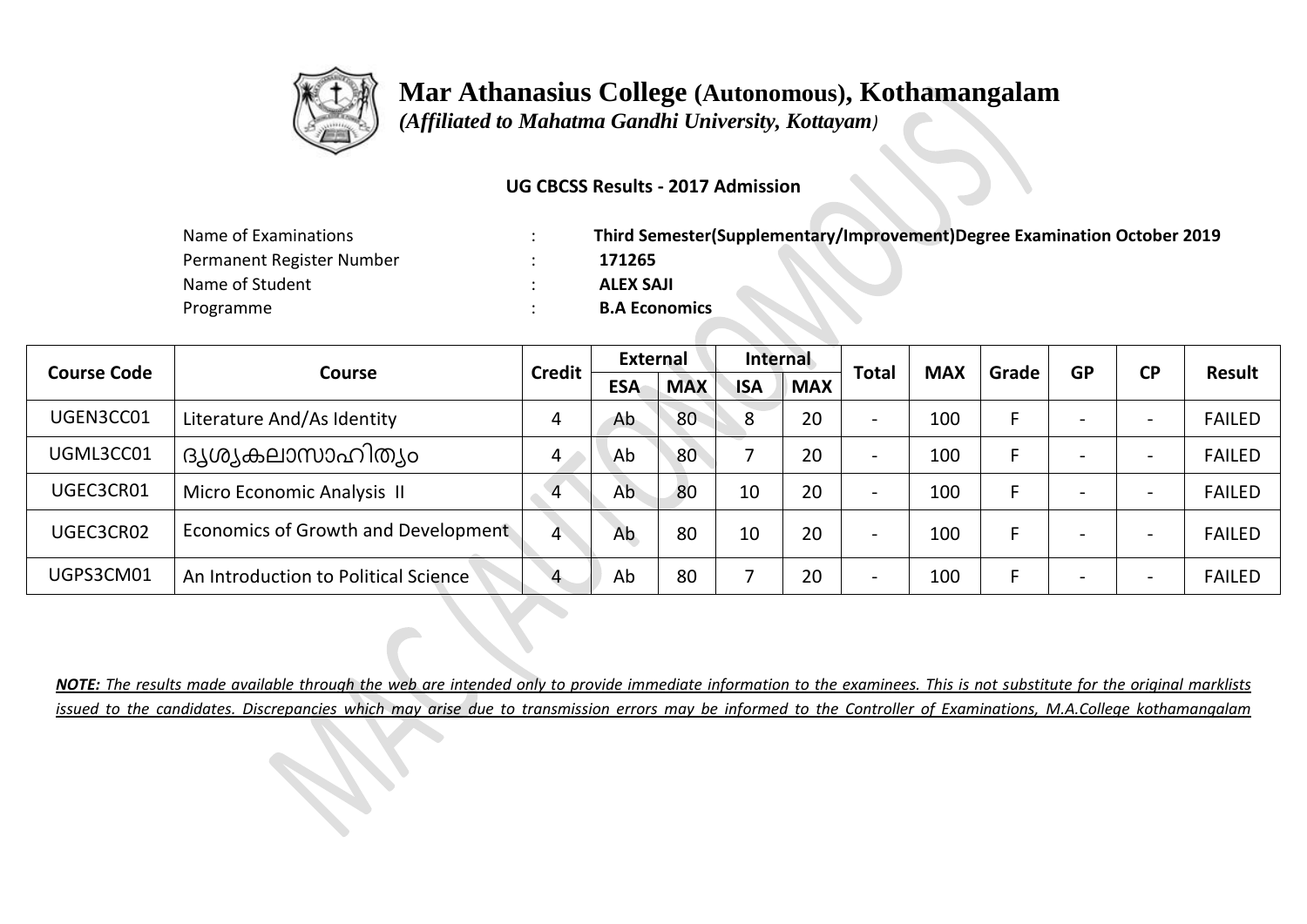

 *(Affiliated to Mahatma Gandhi University, Kottayam)*

### **UG CBCSS Results - 2017 Admission**

| Name of Examinations      | Third Semester(Supplementary/Improvement)Degree Examination October 2019 |
|---------------------------|--------------------------------------------------------------------------|
| Permanent Register Number | 171267                                                                   |
| Name of Student           | <b>AMAL JOSEPH</b>                                                       |
| Programme                 | <b>B.A Economics</b>                                                     |

| <b>Course Code</b> | Course                     | <b>Credit</b> | <b>External</b> |            | <b>Internal</b> |            | Total                    | <b>MAX</b> | Grade | <b>GP</b> | <b>CP</b>                |               |
|--------------------|----------------------------|---------------|-----------------|------------|-----------------|------------|--------------------------|------------|-------|-----------|--------------------------|---------------|
|                    |                            |               | <b>ESA</b>      | <b>MAX</b> | <b>ISA</b>      | <b>MAX</b> |                          |            |       |           |                          | <b>Result</b> |
| UGEC3CR01          | Micro Economic Analysis II | д             | $\sim$<br>∠∠    | 80         | 10              | 20         | $\overline{\phantom{a}}$ | 100        |       |           | $\overline{\phantom{0}}$ | <b>FAILED</b> |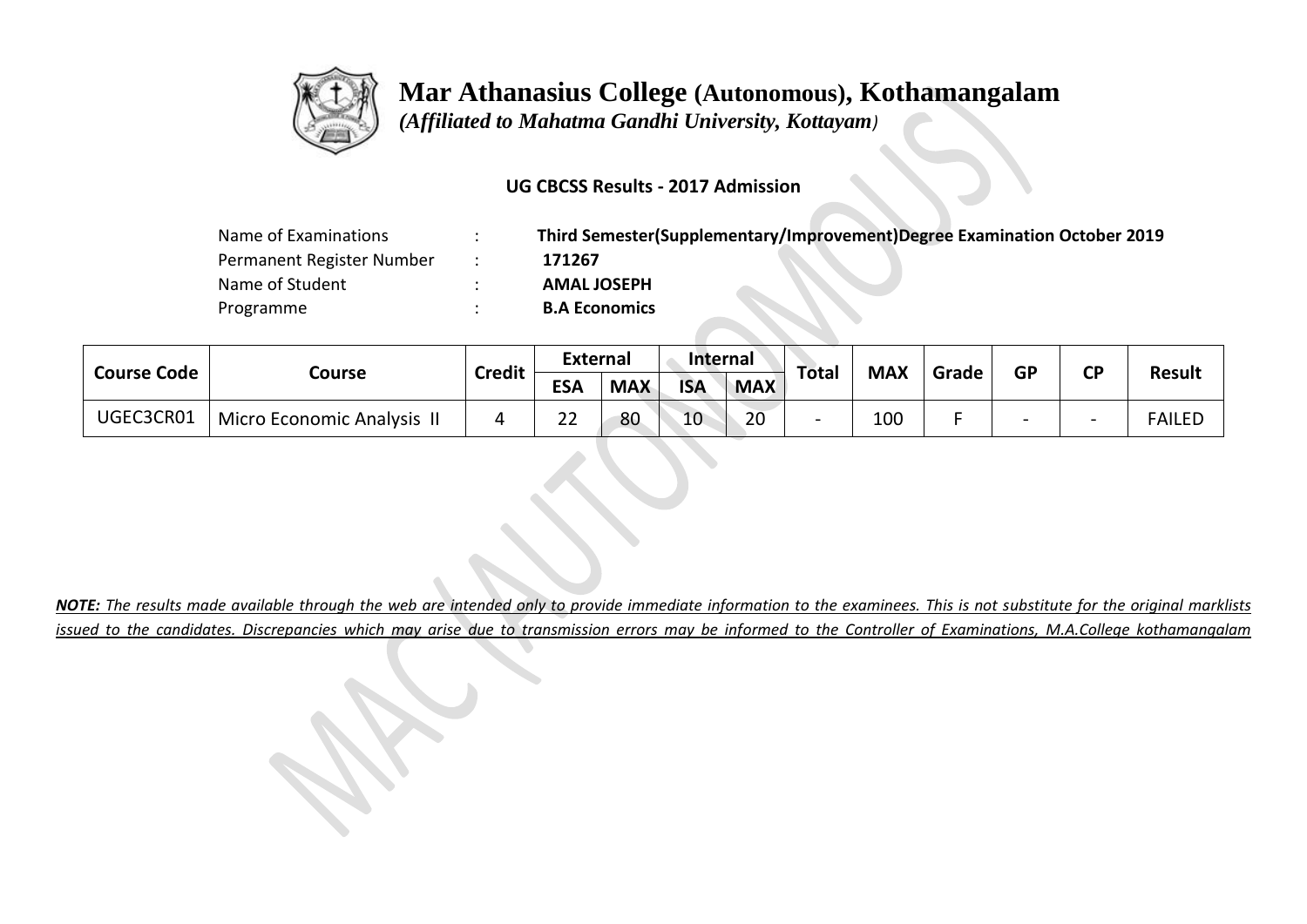

 *(Affiliated to Mahatma Gandhi University, Kottayam)*

#### **UG CBCSS Results - 2017 Admission**

| Name of Examinations      | Third Semester(Supplementary/Improvement)Degree Examination October 2019 |
|---------------------------|--------------------------------------------------------------------------|
| Permanent Register Number | 171272                                                                   |
| Name of Student           | <b>ANNMARY GEORGE</b>                                                    |
| Programme                 | <b>B.A Economics</b>                                                     |

| <b>Course Code</b> |                                     | <b>Credit</b> | <b>External</b> |            | Internal   |            | <b>Total</b> | <b>MAX</b> |       | <b>GP</b> | ΓD | <b>Result</b> |
|--------------------|-------------------------------------|---------------|-----------------|------------|------------|------------|--------------|------------|-------|-----------|----|---------------|
|                    | Course                              |               | <b>ESA</b>      | <b>MAX</b> | <b>ISA</b> | <b>MAX</b> |              |            | Grade |           |    |               |
| UGEC3CR01          | Micro Economic Analysis II          |               | 20              | 80         | 12         | 20         |              | 100        |       |           |    | <b>FAILED</b> |
| UGEC3CR02          | Economics of Growth and Development | 4.            | 30              | 80         | 16         | 20         | 46           | 100        |       |           | 20 | <b>PASSED</b> |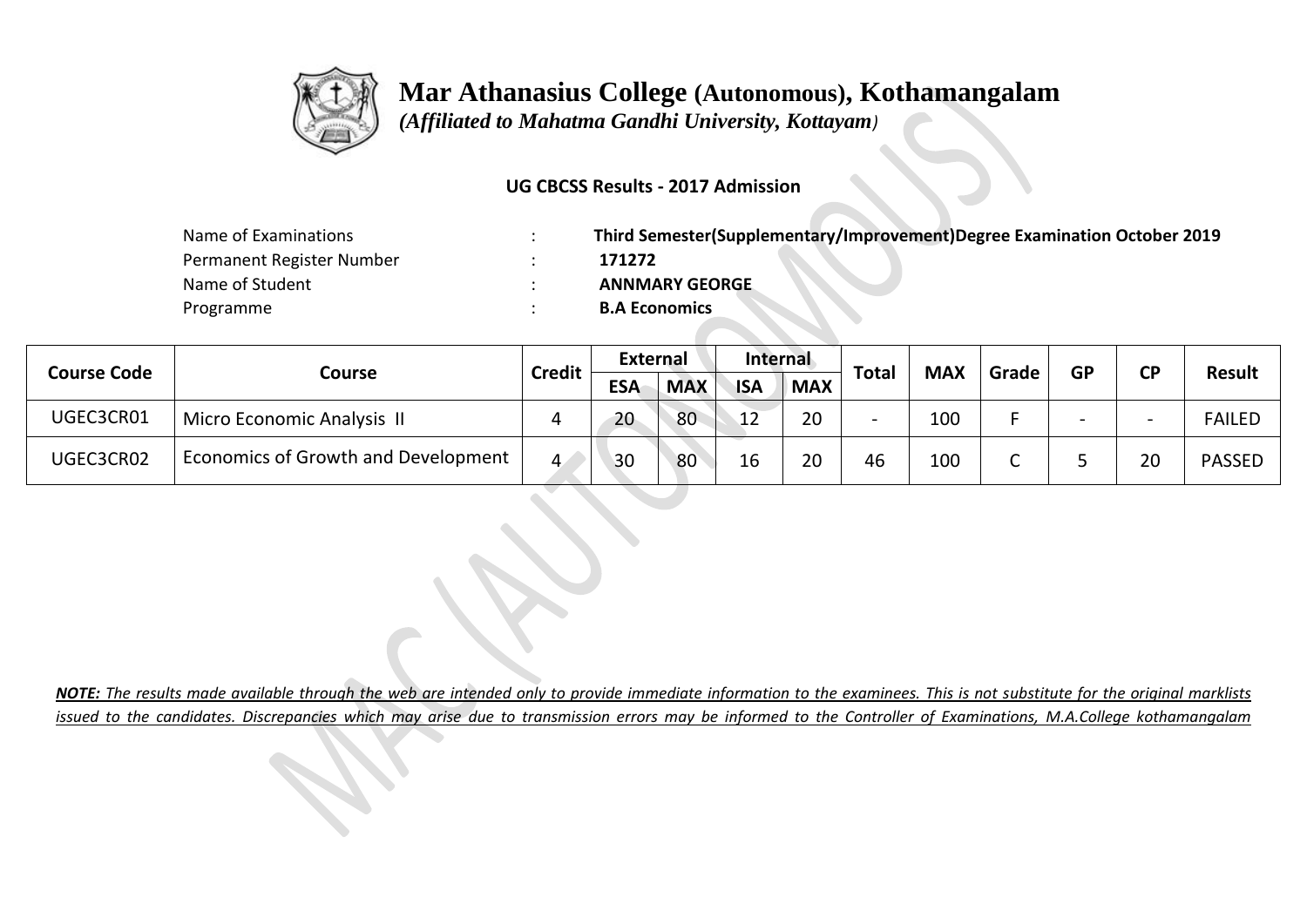

 *(Affiliated to Mahatma Gandhi University, Kottayam)*

### **UG CBCSS Results - 2017 Admission**

| Name of Examinations      | Third Semester(Supplementary/Improvement)Degree Examination October 2019 |
|---------------------------|--------------------------------------------------------------------------|
| Permanent Register Number | 171274                                                                   |
| Name of Student           | <b>ANTO ROBIN</b>                                                        |
| Programme                 | <b>B.A Economics</b>                                                     |

|                    |                                      | <b>Credit</b> | <b>External</b> |            | <b>Internal</b> |            |              |            |       | <b>GP</b> | <b>CP</b> | <b>Result</b> |
|--------------------|--------------------------------------|---------------|-----------------|------------|-----------------|------------|--------------|------------|-------|-----------|-----------|---------------|
| <b>Course Code</b> | Course                               |               | <b>ESA</b>      | <b>MAX</b> | <b>ISA</b>      | <b>MAX</b> | <b>Total</b> | <b>MAX</b> | Grade |           |           |               |
| UGEC3CR01          | Micro Economic Analysis II           |               | 55              | 80         | 15              | 20         | 70           | 100        | $B+$  |           | 28        | <b>PASSED</b> |
| UGEC3CR02          | Economics of Growth and Development  | 4             | 70              | 80         | 16              | 20         | 86           | 100        | A+    |           | 36        | <b>PASSED</b> |
| UGPS3CM01          | An Introduction to Political Science | Δ             | $-40$           | 80         | 14              | 20         | 54           | 100        |       |           | 20        | <b>PASSED</b> |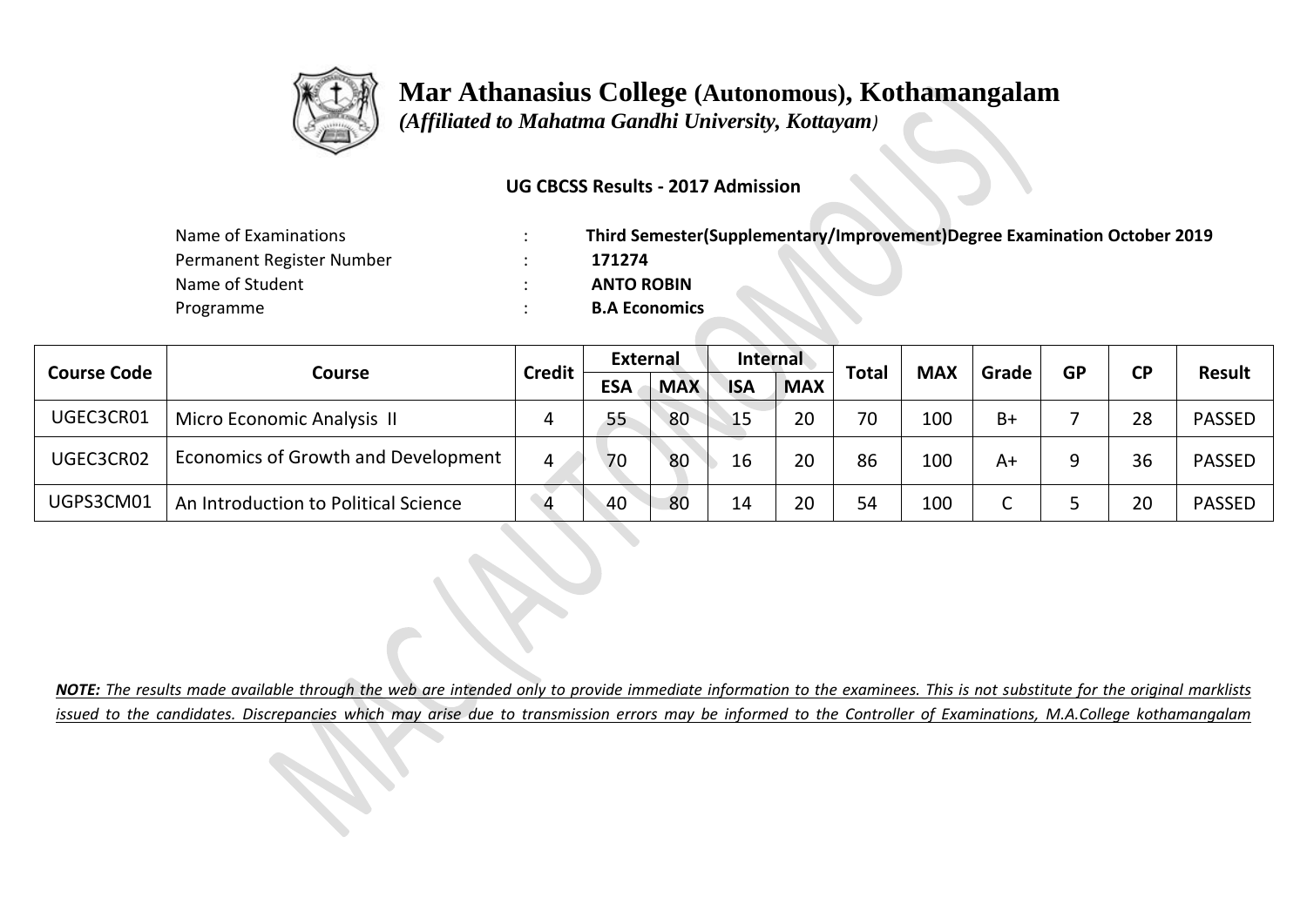

 *(Affiliated to Mahatma Gandhi University, Kottayam)*

#### **UG CBCSS Results - 2017 Admission**

| Name of Examinations      | Third Semester(Supplementary/Improvement)Degree Examination October 2019 |
|---------------------------|--------------------------------------------------------------------------|
| Permanent Register Number | 171276                                                                   |
| Name of Student           | <b>BASIL ELDHOSE</b>                                                     |
| Programme                 | <b>B.A Economics</b>                                                     |

| <b>Course Code</b> |                                      | <b>Credit</b>  | External   |            | Internal   |            | <b>Total</b>             |            |       | <b>GP</b> | <b>CP</b> |               |
|--------------------|--------------------------------------|----------------|------------|------------|------------|------------|--------------------------|------------|-------|-----------|-----------|---------------|
|                    | Course                               |                | <b>ESA</b> | <b>MAX</b> | <b>ISA</b> | <b>MAX</b> |                          | <b>MAX</b> | Grade |           |           | <b>Result</b> |
| UGEN3CC01          | Literature And/As Identity           |                | Ab         | 80         | 10         | 20         | $\overline{\phantom{0}}$ | 100        |       |           |           | <b>FAILED</b> |
| UGML3CC01          | ദൃശ്യകലാസാഹിത്യം                     | 4              | Ab         | 80         | 12         | 20         | $\overline{\phantom{0}}$ | 100        |       |           |           | <b>FAILED</b> |
| UGEC3CR01          | Micro Economic Analysis II           | $\overline{4}$ | Ab         | 80         | 12         | 20         | $\overline{\phantom{0}}$ | 100        |       |           |           | <b>FAILED</b> |
| UGEC3CR02          | Economics of Growth and Development  | 4              | Ab         | 80         | 12         | 20         | $\blacksquare$           | 100        |       |           |           | <b>FAILED</b> |
| UGPS3CM01          | An Introduction to Political Science |                | Ab         | 80         | 10         | 20         | -                        | 100        |       |           |           | <b>FAILED</b> |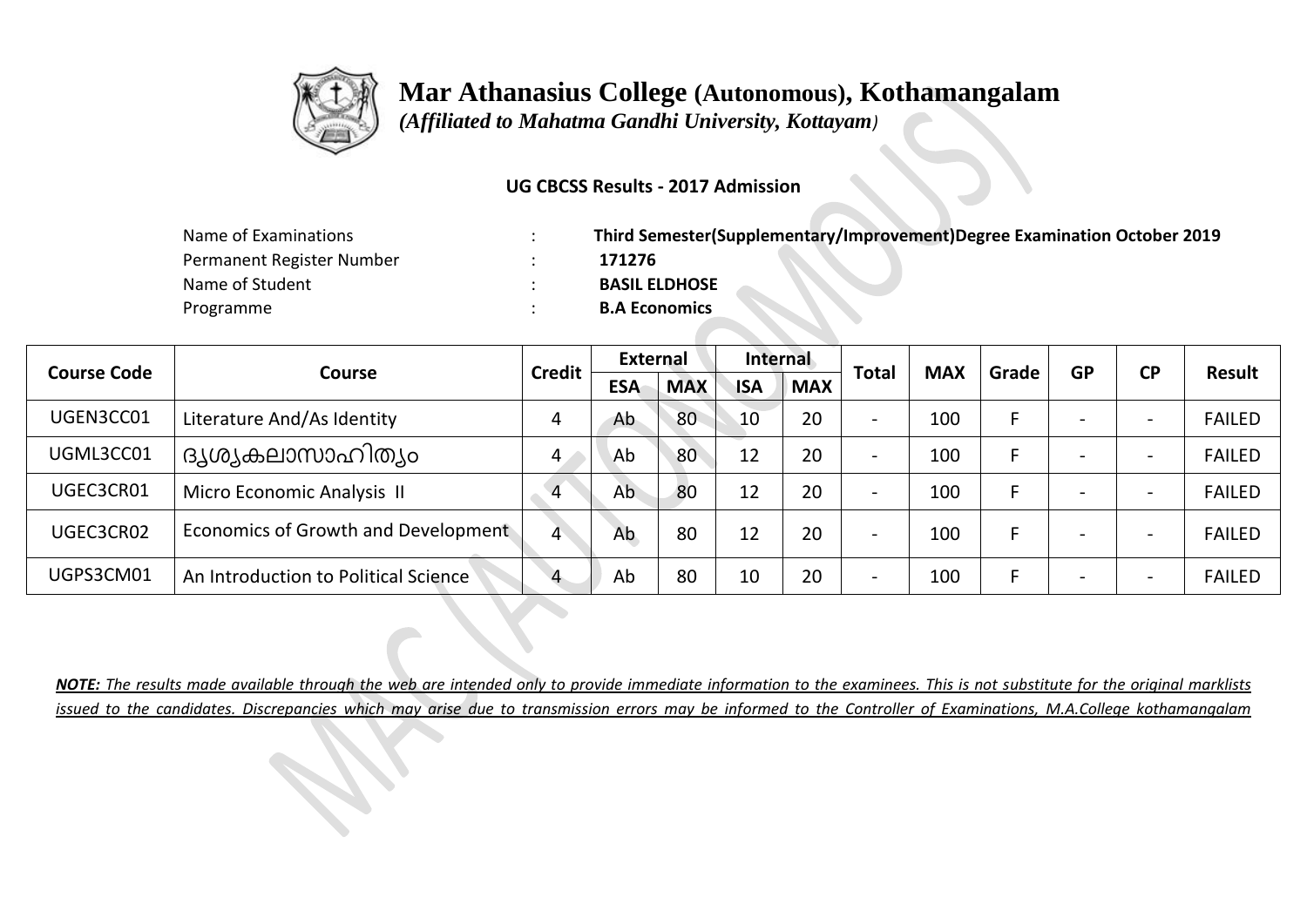

 *(Affiliated to Mahatma Gandhi University, Kottayam)*

#### **UG CBCSS Results - 2017 Admission**

| Name of Examinations      | Third Semester(Supplementary/Improvement)Degree Examination October 2019 |
|---------------------------|--------------------------------------------------------------------------|
| Permanent Register Number | 171281                                                                   |
| Name of Student           | <b>MUHAMMED THAQUMEELUDHEEN P P</b>                                      |
| Programme                 | <b>B.A Economics</b>                                                     |

| <b>Course Code</b> |                                     | <b>Credit</b> | <b>External</b>   |            | Internal   |            | <b>Total</b> | <b>MAX</b> | Grade | <b>GP</b> | <b>CD</b> | <b>Result</b> |
|--------------------|-------------------------------------|---------------|-------------------|------------|------------|------------|--------------|------------|-------|-----------|-----------|---------------|
|                    | Course                              |               | <b>ESA</b>        | <b>MAX</b> | <b>ISA</b> | <b>MAX</b> |              |            |       |           |           |               |
| UGEC3CR01          | Micro Economic Analysis II          | 4             | 30                | 80         | 12         | 20         | 42           | 100        |       |           |           | <b>PASSED</b> |
| UGEC3CR02          | Economics of Growth and Development | 4             | $\sqrt{11}$<br>ᄔᆂ | 80         | 10         | 20         |              | 100        |       |           |           | <b>FAILED</b> |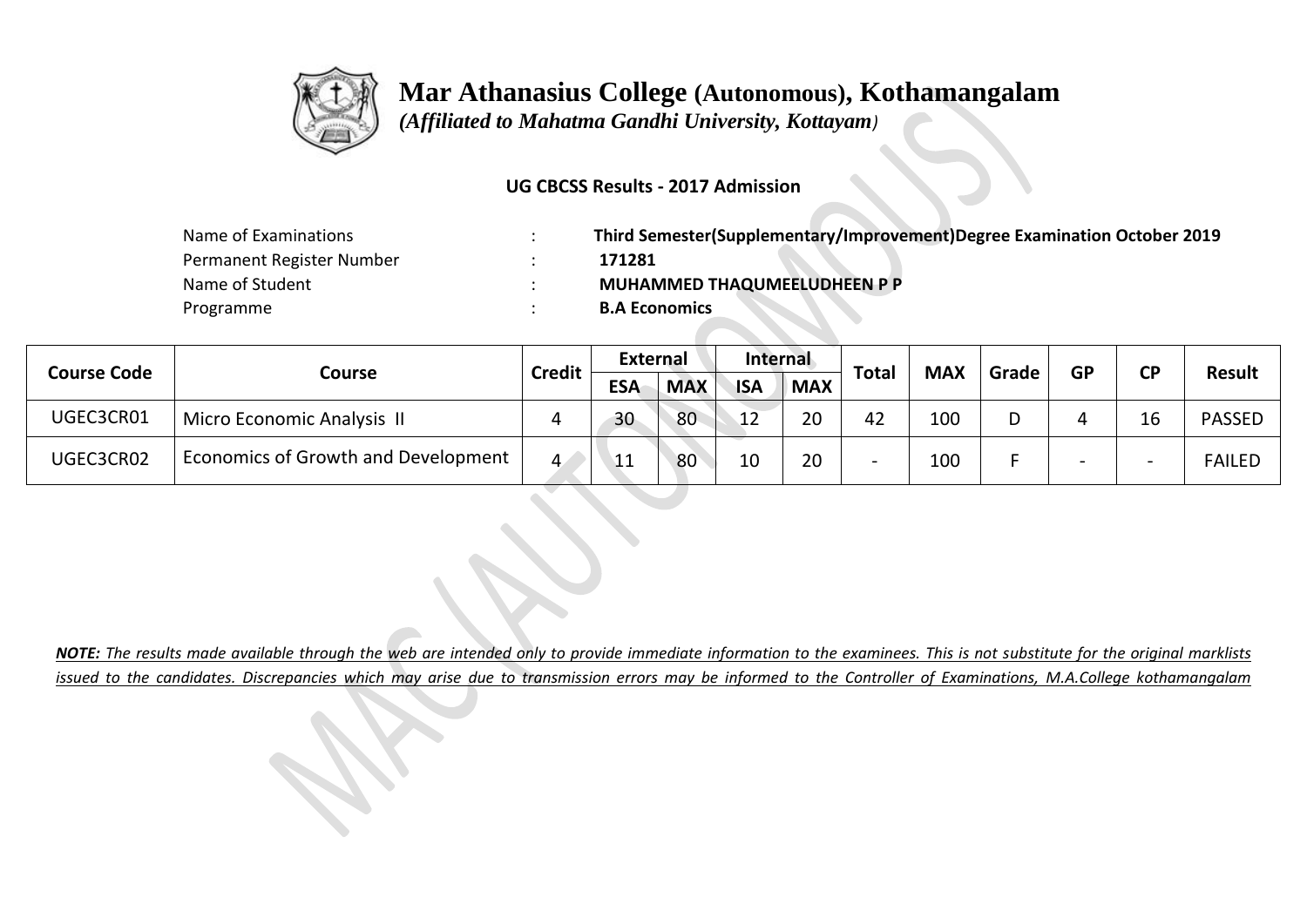

 *(Affiliated to Mahatma Gandhi University, Kottayam)*

### **UG CBCSS Results - 2017 Admission**

| Name of Examinations      | Third Semester(Supplementary/Improvement)Degree Examination October 2019 |
|---------------------------|--------------------------------------------------------------------------|
| Permanent Register Number | 171285                                                                   |
| Name of Student           | <b>SREELEKHA JAYAN</b>                                                   |
| Programme                 | <b>B.A Economics</b>                                                     |

| <b>Course Code</b> |                                      | <b>Credit</b> | <b>External</b> |            | Internal   |            | <b>Total</b> | <b>MAX</b> | Grade | <b>GP</b> | <b>CD</b> | <b>Result</b> |  |
|--------------------|--------------------------------------|---------------|-----------------|------------|------------|------------|--------------|------------|-------|-----------|-----------|---------------|--|
|                    | Course                               |               | <b>ESA</b>      | <b>MAX</b> | <b>ISA</b> | <b>MAX</b> |              |            |       |           |           |               |  |
| UGPS3CM01          | An Introduction to Political Science |               | 50              | 80         | 14         | 20         | 64           | 100        |       |           | 24        | <b>PASSED</b> |  |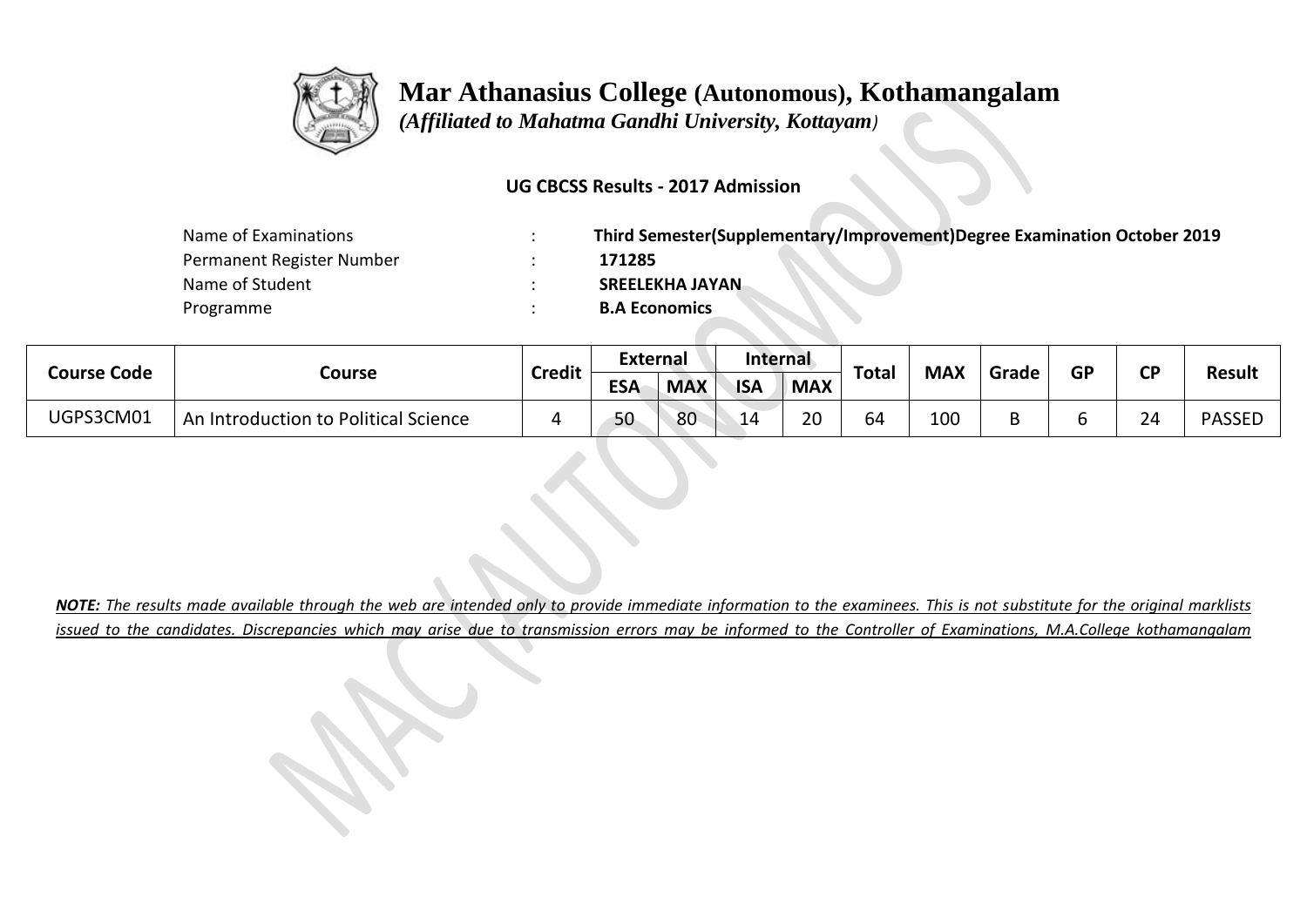

 *(Affiliated to Mahatma Gandhi University, Kottayam)*

#### **UG CBCSS Results - 2017 Admission**

| Name of Examinations      | Third Semester(Supplementary/Improvement)Degree Examination October 2019 |
|---------------------------|--------------------------------------------------------------------------|
| Permanent Register Number | 171286                                                                   |
| Name of Student           | <b>SURYA SUBRAMANIAN</b>                                                 |
| Programme                 | <b>B.A Economics</b>                                                     |

| Course Code |                                   | <b>Credit</b> | <b>External</b> |            | <b>Internal</b> |            | <b>Total</b> | <b>MAX</b> | Grade | <b>GP</b> | ΓD | <b>Result</b> |
|-------------|-----------------------------------|---------------|-----------------|------------|-----------------|------------|--------------|------------|-------|-----------|----|---------------|
|             | Course                            |               | <b>ESA</b>      | <b>MAX</b> | <b>ISA</b>      | <b>MAX</b> |              |            |       |           |    |               |
| UGEC3CR01   | <b>Micro Economic Analysis II</b> |               | 43              | 80         | "<br>∸∸         | 20         | 55           | 100        |       |           | 24 | <b>PASSED</b> |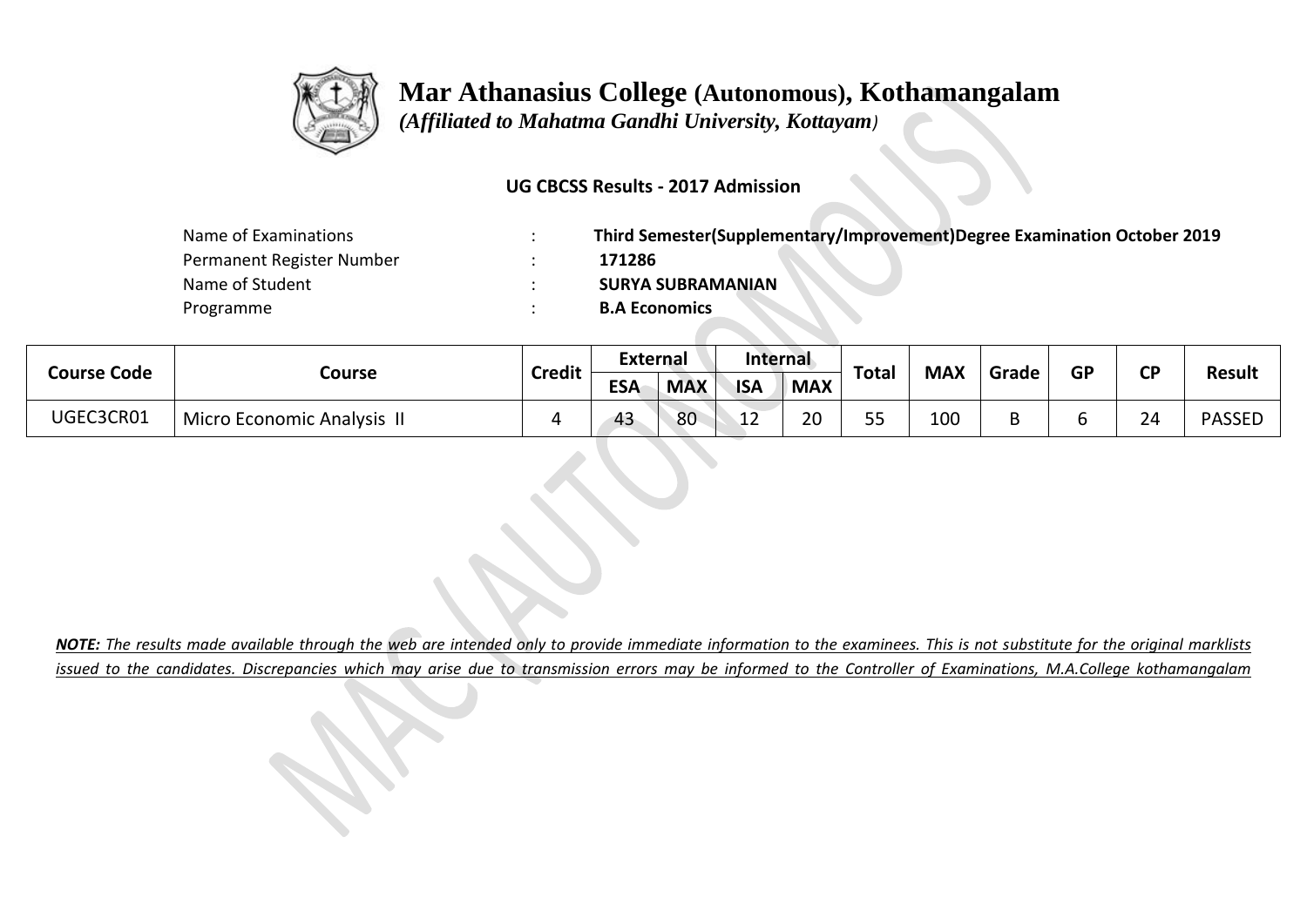

 *(Affiliated to Mahatma Gandhi University, Kottayam)*

### **UG CBCSS Results - 2017 Admission**

| Name of Examinations      |  |
|---------------------------|--|
| Permanent Register Number |  |
| Name of Student           |  |
| Programme                 |  |

Name of Examinations : **Third Semester(Supplementary/Improvement)Degree Examination October 2019** Permanent Register Number : **171287** Name of Student : **VISHNU SAJEEVAN B.A Economics** 

| <b>Course Code</b> |           |                                | <b>External</b> |            | <b>Internal</b> |            | <b>Total</b> | <b>MAX</b> | Grade | <b>GP</b> | <b>CP</b> | <b>Result</b> |               |
|--------------------|-----------|--------------------------------|-----------------|------------|-----------------|------------|--------------|------------|-------|-----------|-----------|---------------|---------------|
|                    |           | Course                         | <b>Credit</b>   | <b>ESA</b> | <b>MAX</b>      | <b>ISA</b> | <b>MAX</b>   |            |       |           |           |               |               |
|                    | UGEC3CR01 | <b>Micro Economic Analysis</b> | ப               | 47         | 80              | 12         | 20           | 59         | 100   |           |           | 24            | <b>PASSED</b> |